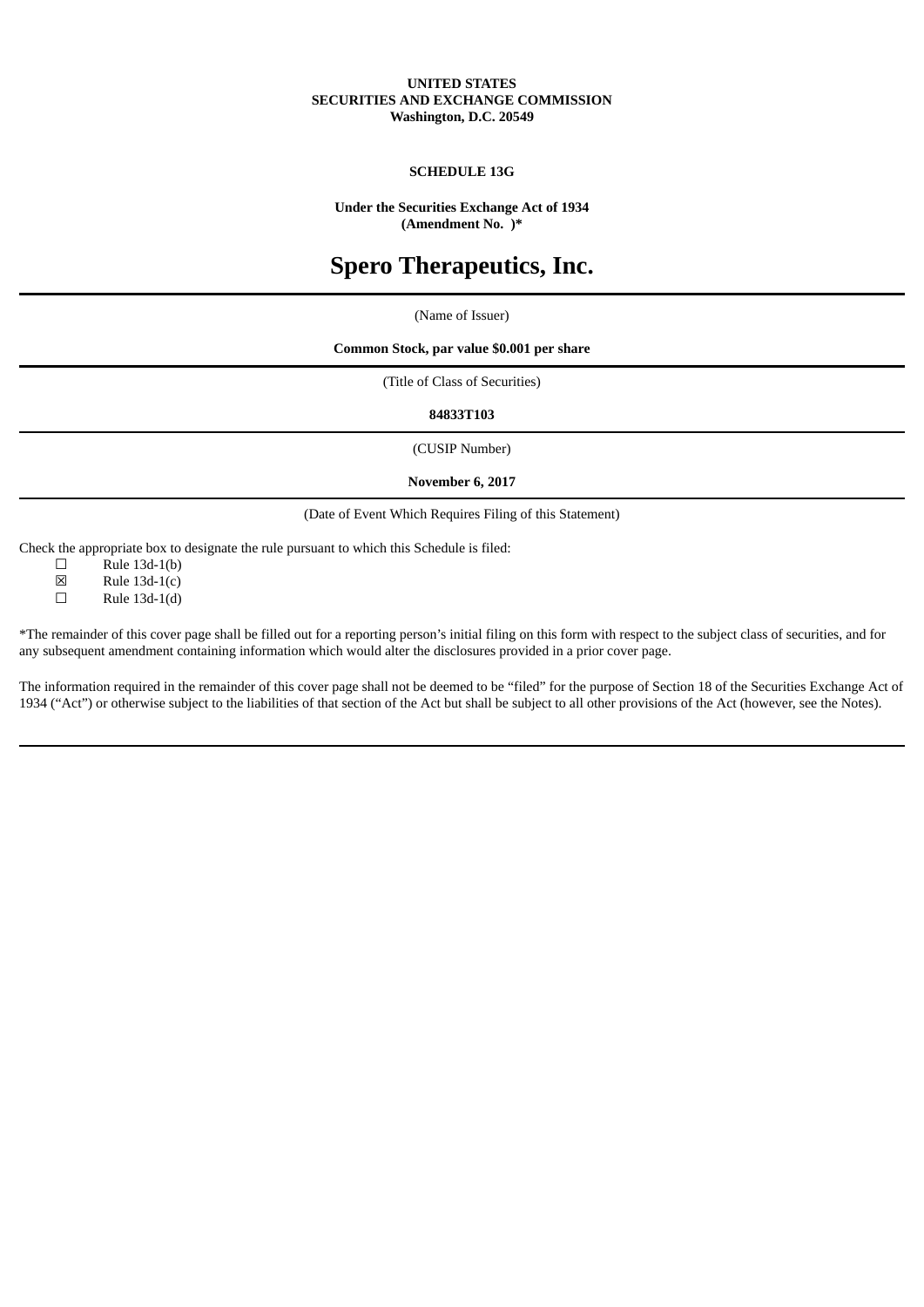|                                                                        | <b>NAMES OF REPORTING PERSONS</b>                                                   |   |                                 |  |  |  |  |
|------------------------------------------------------------------------|-------------------------------------------------------------------------------------|---|---------------------------------|--|--|--|--|
| $\mathbf{1}$                                                           | I.R.S. IDENTIFICATION NOS. OF ABOVE PERSONS (ENTITIES ONLY)                         |   |                                 |  |  |  |  |
|                                                                        | Merck & Co., Inc.                                                                   |   |                                 |  |  |  |  |
|                                                                        | <b>CHECK THE APPROPRIATE BOX IF A MEMBER OF A GROUP</b>                             |   |                                 |  |  |  |  |
| $\overline{2}$                                                         | (a)                                                                                 |   |                                 |  |  |  |  |
|                                                                        | $\Box$ (d)                                                                          |   |                                 |  |  |  |  |
| 3                                                                      | <b>SEC USE ONLY</b>                                                                 |   |                                 |  |  |  |  |
|                                                                        |                                                                                     |   |                                 |  |  |  |  |
| $\boldsymbol{4}$                                                       | <b>CITIZENSHIP OR PLACE OF ORGANIZATION</b>                                         |   |                                 |  |  |  |  |
|                                                                        | New Jersey                                                                          |   |                                 |  |  |  |  |
|                                                                        |                                                                                     |   | <b>SOLE VOTING POWER</b>        |  |  |  |  |
|                                                                        |                                                                                     | 5 | 0 shares                        |  |  |  |  |
|                                                                        |                                                                                     | 6 | <b>SHARED VOTING POWER</b>      |  |  |  |  |
| <b>NUMBER OF SHARES</b><br><b>BENEFICIALLY</b><br><b>OWNED BY EACH</b> |                                                                                     |   | 935,942 shares                  |  |  |  |  |
| <b>REPORTING PERSON</b>                                                |                                                                                     | 7 | <b>SOLE DISPOSITIVE POWER</b>   |  |  |  |  |
| WITH                                                                   |                                                                                     |   | 0 shares                        |  |  |  |  |
|                                                                        |                                                                                     |   | <b>SHARED DISPOSITIVE POWER</b> |  |  |  |  |
|                                                                        |                                                                                     | 8 | 935,942 shares                  |  |  |  |  |
| 9                                                                      | AGGREGATE AMOUNT BENEFICIALLY OWNED BY EACH REPORTING PERSON                        |   |                                 |  |  |  |  |
|                                                                        | 935,942 shares                                                                      |   |                                 |  |  |  |  |
|                                                                        | CHECK IF THE AGGREGATE AMOUNT IN ROW (9) EXCLUDES CERTAIN SHARES (SEE INSTRUCTIONS) |   |                                 |  |  |  |  |
| 10                                                                     |                                                                                     |   |                                 |  |  |  |  |
|                                                                        | PERCENT OF CLASS REPRESENTED BY AMOUNT IN ROW (9)                                   |   |                                 |  |  |  |  |
| 11                                                                     | $6.5\%*$                                                                            |   |                                 |  |  |  |  |
|                                                                        | TYPE OF REPORTING PERSON (SEE INSTRUCTIONS)                                         |   |                                 |  |  |  |  |
| 12                                                                     | HC                                                                                  |   |                                 |  |  |  |  |

\* Based on 14,369,182 shares of Common Stock outstanding as of November 14, 2017, according to information received from the Issuer.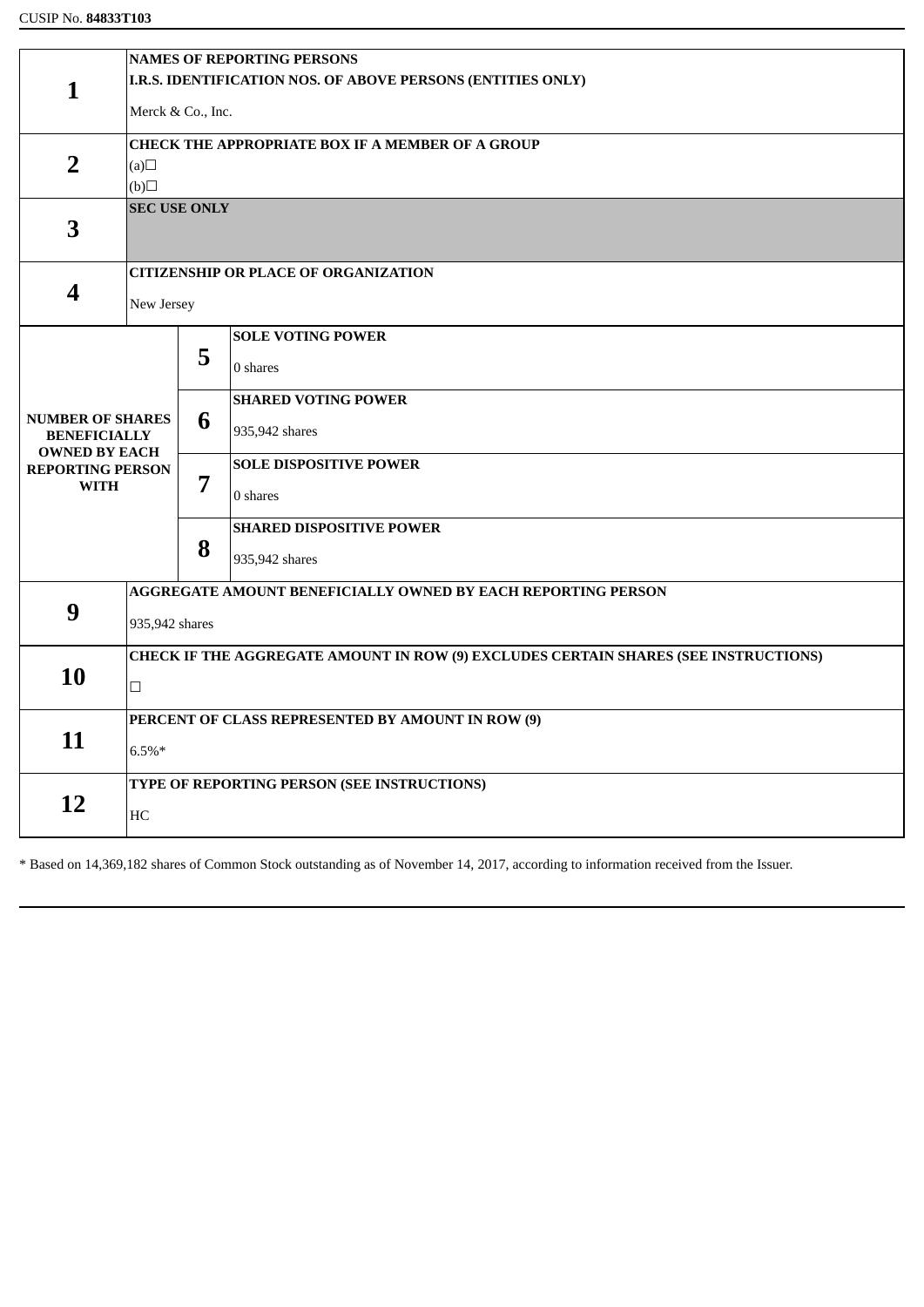|                                                | <b>NAMES OF REPORTING PERSONS</b>                                                   |                                                              |                                 |  |  |  |  |
|------------------------------------------------|-------------------------------------------------------------------------------------|--------------------------------------------------------------|---------------------------------|--|--|--|--|
| $\mathbf{1}$                                   | I.R.S. IDENTIFICATION NOS. OF ABOVE PERSONS (ENTITIES ONLY)                         |                                                              |                                 |  |  |  |  |
|                                                | Merck Sharp & Dohme Corp.                                                           |                                                              |                                 |  |  |  |  |
|                                                | <b>CHECK THE APPROPRIATE BOX IF A MEMBER OF A GROUP</b>                             |                                                              |                                 |  |  |  |  |
| $\overline{2}$                                 | (a)                                                                                 |                                                              |                                 |  |  |  |  |
|                                                | $\Box$ (d)                                                                          |                                                              |                                 |  |  |  |  |
|                                                | <b>SEC USE ONLY</b>                                                                 |                                                              |                                 |  |  |  |  |
| 3                                              |                                                                                     |                                                              |                                 |  |  |  |  |
|                                                | <b>CITIZENSHIP OR PLACE OF ORGANIZATION</b>                                         |                                                              |                                 |  |  |  |  |
| 4                                              | New Jersey                                                                          |                                                              |                                 |  |  |  |  |
|                                                |                                                                                     |                                                              |                                 |  |  |  |  |
|                                                |                                                                                     | 5                                                            | <b>SOLE VOTING POWER</b>        |  |  |  |  |
|                                                |                                                                                     |                                                              | 0 shares                        |  |  |  |  |
|                                                |                                                                                     |                                                              | <b>SHARED VOTING POWER</b>      |  |  |  |  |
| <b>NUMBER OF SHARES</b><br><b>BENEFICIALLY</b> |                                                                                     | 6                                                            | 935,942 shares                  |  |  |  |  |
| <b>OWNED BY EACH</b>                           |                                                                                     |                                                              |                                 |  |  |  |  |
| <b>REPORTING PERSON</b><br><b>WITH</b>         |                                                                                     | 7                                                            | <b>SOLE DISPOSITIVE POWER</b>   |  |  |  |  |
|                                                |                                                                                     |                                                              | 0 shares                        |  |  |  |  |
|                                                |                                                                                     |                                                              | <b>SHARED DISPOSITIVE POWER</b> |  |  |  |  |
|                                                |                                                                                     | 8                                                            | 935,942 shares                  |  |  |  |  |
|                                                |                                                                                     | AGGREGATE AMOUNT BENEFICIALLY OWNED BY EACH REPORTING PERSON |                                 |  |  |  |  |
| 9                                              |                                                                                     |                                                              |                                 |  |  |  |  |
|                                                | 935,942 shares                                                                      |                                                              |                                 |  |  |  |  |
| 10                                             | CHECK IF THE AGGREGATE AMOUNT IN ROW (9) EXCLUDES CERTAIN SHARES (SEE INSTRUCTIONS) |                                                              |                                 |  |  |  |  |
|                                                | $\Box$                                                                              |                                                              |                                 |  |  |  |  |
|                                                | PERCENT OF CLASS REPRESENTED BY AMOUNT IN ROW (9)                                   |                                                              |                                 |  |  |  |  |
| 11                                             | $6.5\%*$                                                                            |                                                              |                                 |  |  |  |  |
|                                                |                                                                                     |                                                              |                                 |  |  |  |  |
| 12                                             | TYPE OF REPORTING PERSON (SEE INSTRUCTIONS)                                         |                                                              |                                 |  |  |  |  |
|                                                | HC                                                                                  |                                                              |                                 |  |  |  |  |

\* Based on 14,369,182 shares of Common Stock outstanding as of November 14, 2017, according to information received from the Issuer.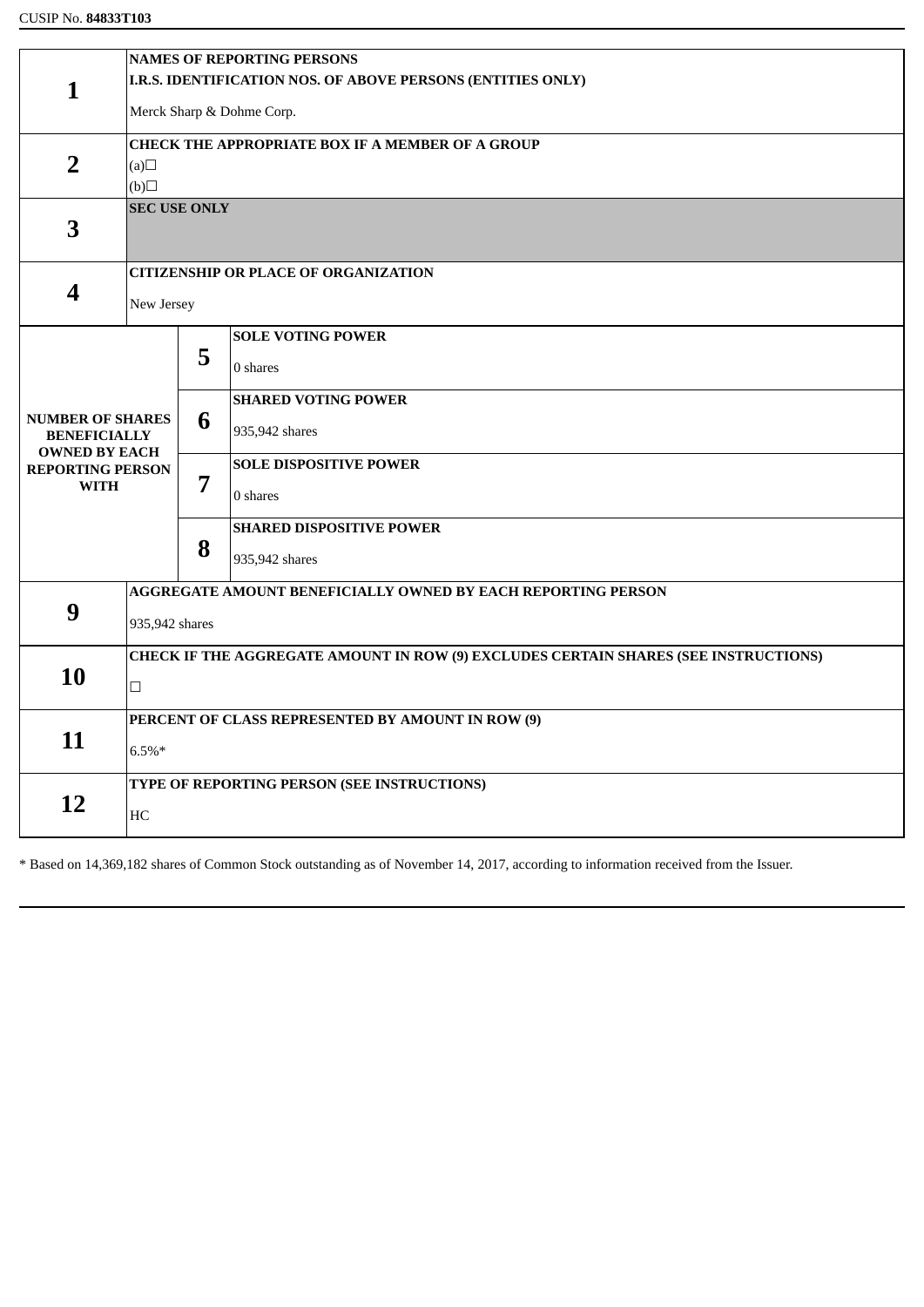|                                             | <b>NAMES OF REPORTING PERSONS</b>                                                   |                                                   |                                 |  |  |  |  |
|---------------------------------------------|-------------------------------------------------------------------------------------|---------------------------------------------------|---------------------------------|--|--|--|--|
| $\mathbf{1}$                                | I.R.S. IDENTIFICATION NOS. OF ABOVE PERSONS (ENTITIES ONLY)                         |                                                   |                                 |  |  |  |  |
|                                             |                                                                                     |                                                   |                                 |  |  |  |  |
|                                             | <b>MRL Ventures Fund LLC</b>                                                        |                                                   |                                 |  |  |  |  |
|                                             | <b>CHECK THE APPROPRIATE BOX IF A MEMBER OF A GROUP</b>                             |                                                   |                                 |  |  |  |  |
| $\overline{2}$                              | (a)                                                                                 |                                                   |                                 |  |  |  |  |
|                                             | $\Box$ (d)                                                                          |                                                   |                                 |  |  |  |  |
|                                             | <b>SEC USE ONLY</b>                                                                 |                                                   |                                 |  |  |  |  |
| 3                                           |                                                                                     |                                                   |                                 |  |  |  |  |
|                                             |                                                                                     |                                                   |                                 |  |  |  |  |
|                                             | <b>CITIZENSHIP OR PLACE OF ORGANIZATION</b>                                         |                                                   |                                 |  |  |  |  |
| 4                                           |                                                                                     |                                                   |                                 |  |  |  |  |
|                                             | Delaware                                                                            |                                                   |                                 |  |  |  |  |
|                                             |                                                                                     |                                                   | <b>SOLE VOTING POWER</b>        |  |  |  |  |
|                                             |                                                                                     | 5                                                 |                                 |  |  |  |  |
|                                             |                                                                                     |                                                   | 0 shares                        |  |  |  |  |
|                                             |                                                                                     |                                                   | <b>SHARED VOTING POWER</b>      |  |  |  |  |
| <b>NUMBER OF SHARES</b>                     |                                                                                     | 6                                                 | 935,942 shares                  |  |  |  |  |
| <b>BENEFICIALLY</b><br><b>OWNED BY EACH</b> |                                                                                     |                                                   |                                 |  |  |  |  |
| <b>REPORTING PERSON</b>                     |                                                                                     | 7                                                 | <b>SOLE DISPOSITIVE POWER</b>   |  |  |  |  |
| <b>WITH</b>                                 |                                                                                     |                                                   | 0 shares                        |  |  |  |  |
|                                             |                                                                                     |                                                   |                                 |  |  |  |  |
|                                             |                                                                                     | 8                                                 | <b>SHARED DISPOSITIVE POWER</b> |  |  |  |  |
|                                             |                                                                                     |                                                   | 935,942 shares                  |  |  |  |  |
|                                             |                                                                                     |                                                   |                                 |  |  |  |  |
|                                             | <b>AGGREGATE AMOUNT BENEFICIALLY OWNED BY EACH REPORTING PERSON</b>                 |                                                   |                                 |  |  |  |  |
| 9                                           | 935,942 shares                                                                      |                                                   |                                 |  |  |  |  |
|                                             |                                                                                     |                                                   |                                 |  |  |  |  |
|                                             | CHECK IF THE AGGREGATE AMOUNT IN ROW (9) EXCLUDES CERTAIN SHARES (SEE INSTRUCTIONS) |                                                   |                                 |  |  |  |  |
| 10                                          | $\Box$                                                                              |                                                   |                                 |  |  |  |  |
|                                             |                                                                                     |                                                   |                                 |  |  |  |  |
| 11                                          |                                                                                     | PERCENT OF CLASS REPRESENTED BY AMOUNT IN ROW (9) |                                 |  |  |  |  |
|                                             | $6.5\%*$                                                                            |                                                   |                                 |  |  |  |  |
|                                             |                                                                                     |                                                   |                                 |  |  |  |  |
| 12                                          | TYPE OF REPORTING PERSON (SEE INSTRUCTIONS)                                         |                                                   |                                 |  |  |  |  |
|                                             | PN                                                                                  |                                                   |                                 |  |  |  |  |
|                                             |                                                                                     |                                                   |                                 |  |  |  |  |

\* Based on 14,369,182 shares of Common Stock outstanding as of November 14, 2017, according to information received from the Issuer.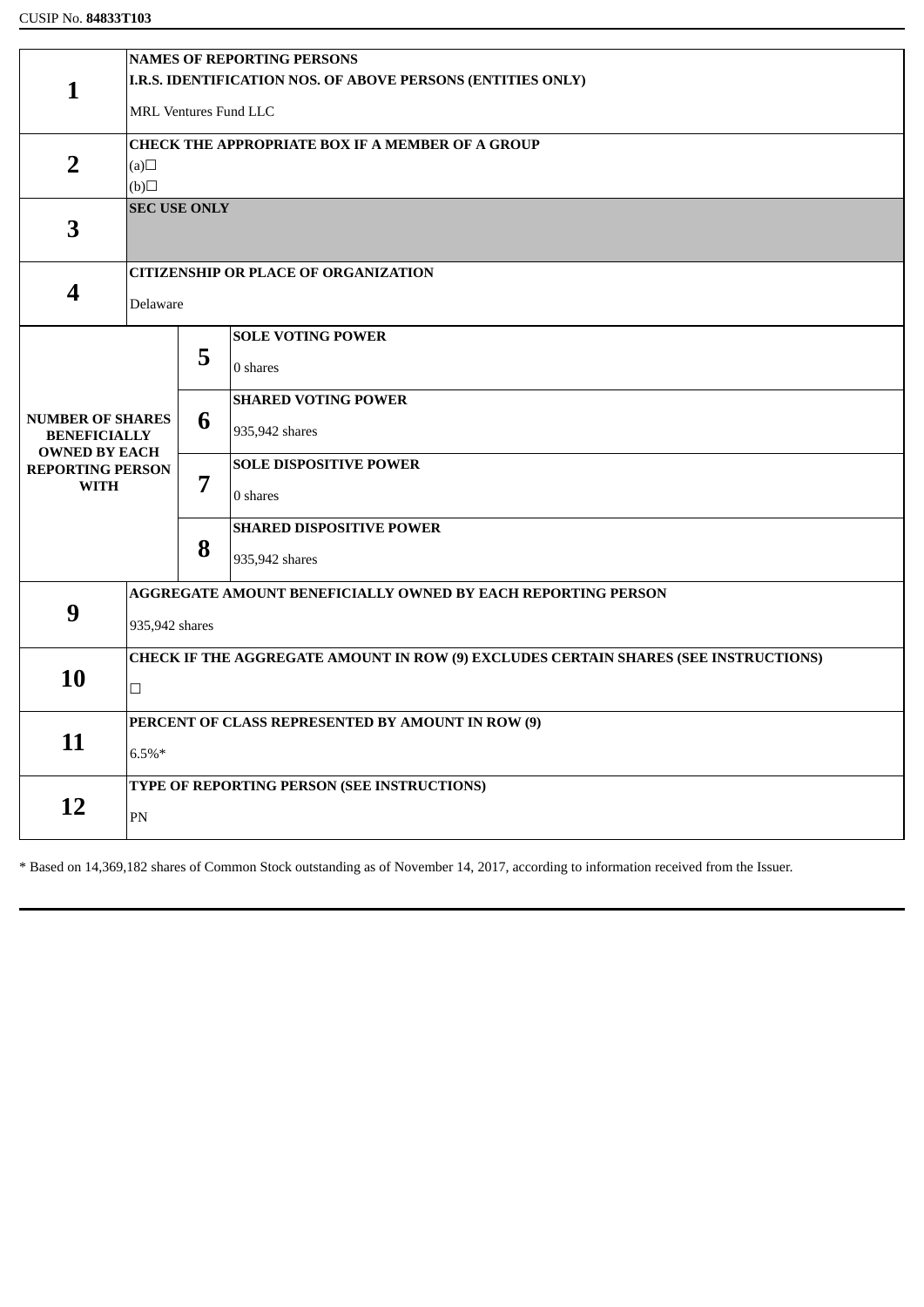(a)Name of Issuer: Spero Therapeutics, Inc.

(b)Address of Issuer's Principal Executive Offices: 675 Massachusetts Avenue, 14th Floor Cambridge, Massachusetts 02139

## **Item 2.**

(a)Name of Person Filing:

(1) Merck & Co., Inc. (2) Merck Sharp & Dohme Corp. (3) MRL Ventures Fund LLC

(b)Address of Principal Business Office or, if none, Residence:

- (1) Merck & Co., Inc.: 2000 Galloping Hill Road, Kenilworth, NJ 07033
- (2) Merck Sharp & Dohme Corp.: One Merck Drive, Whitehouse Station, NJ 08889
- (3) MRL Ventures Fund LLC: 320 Bent Street, Cambridge, Massachusetts 02141

(c)Citizenship:

(1) Merck & Co., Inc.: New Jersey (2) Merck Sharp & Dohme Corp.: New Jersey (3) MRL Ventures Fund LLC: Delaware

(d)Title of Class of Securities:

Common Stock, par value \$0.001 per share

(e)CUSIP Number:

**84833T103**

## Item 3. If this statement is filed pursuant to §§240.13d-1(b) or 240.13d-2(b) or (c), check whether the person filing is a:

- (a) $\Box$  Broker or dealer registered under section 15 of the Act (15 U.S.C. 780);
- (b) $\Box$  Bank as defined in section 3(a)(6) of the Act (15 U.S.C. 78c);
- (c) $\Box$  Insurance company as defined in section 3(a)(19) of the Act (15 U.S.C. 78c);
- (d) $\Box$  Investment company registered under section 8 of the Investment Company Act of 1940 (15 U.S.C. 80a-8);
- (e) $\Box$  An investment adviser in accordance with §240.13d-1(b)(1)(ii)(E);
- (f)  $\Box$  An employee benefit plan or endowment fund in accordance with §240.13d-1(b)(1)(ii)(F);
- $(g)$  A parent holding company or control person in accordance with §240.13d-1(b)(1)(ii)(G);
- (h) $\Box$  A savings association as defined in Section 3(b) of the Federal Deposit Insurance Act (12 U.S.C. 1813);
- (i)  $\Box$  A church plan that is excluded from the definition of an investment company under section 3(c)(14) of the Investment Company Act of 1940 (15 U.S.C. 80a-3);
- (j)  $\Box$  A non-U.S. institution in accordance with § 240.13d–1(b)(1)(ii)(J);
- $(k)$ Group, in accordance with § 240.13d–1(b)(1)(ii)(K). If filing as a non-U.S. institution in accordance with § 240.13d–1(b)(1)(ii)(J), please specify the type of institution:

## **Item 4. Ownership**

Provide the following information regarding the aggregate number and percentage of the class of securities of the issuer identified in Item 1.

(a)Amount beneficially owned: 935,942

The reported securities are owned directly by (3) MRL Ventures Fund LLC ("MRL"), which is a wholly owned subsidiary of Merck Sharp & Dohme Corp. ("MSD"), which is a wholly owned subsidiary of Merck & Co., Inc. ("Merck"). Merck and MSD are indirect beneficial owners of the reported securities.

(b)Percent of class: 6.5%

(c)Number of shares as to which the person has:

(i) Sole power to vote or to direct the vote: See Cover Pages Items 5-8.

(ii) Shared power to vote or to direct the vote: See Cover Pages Items 5-8.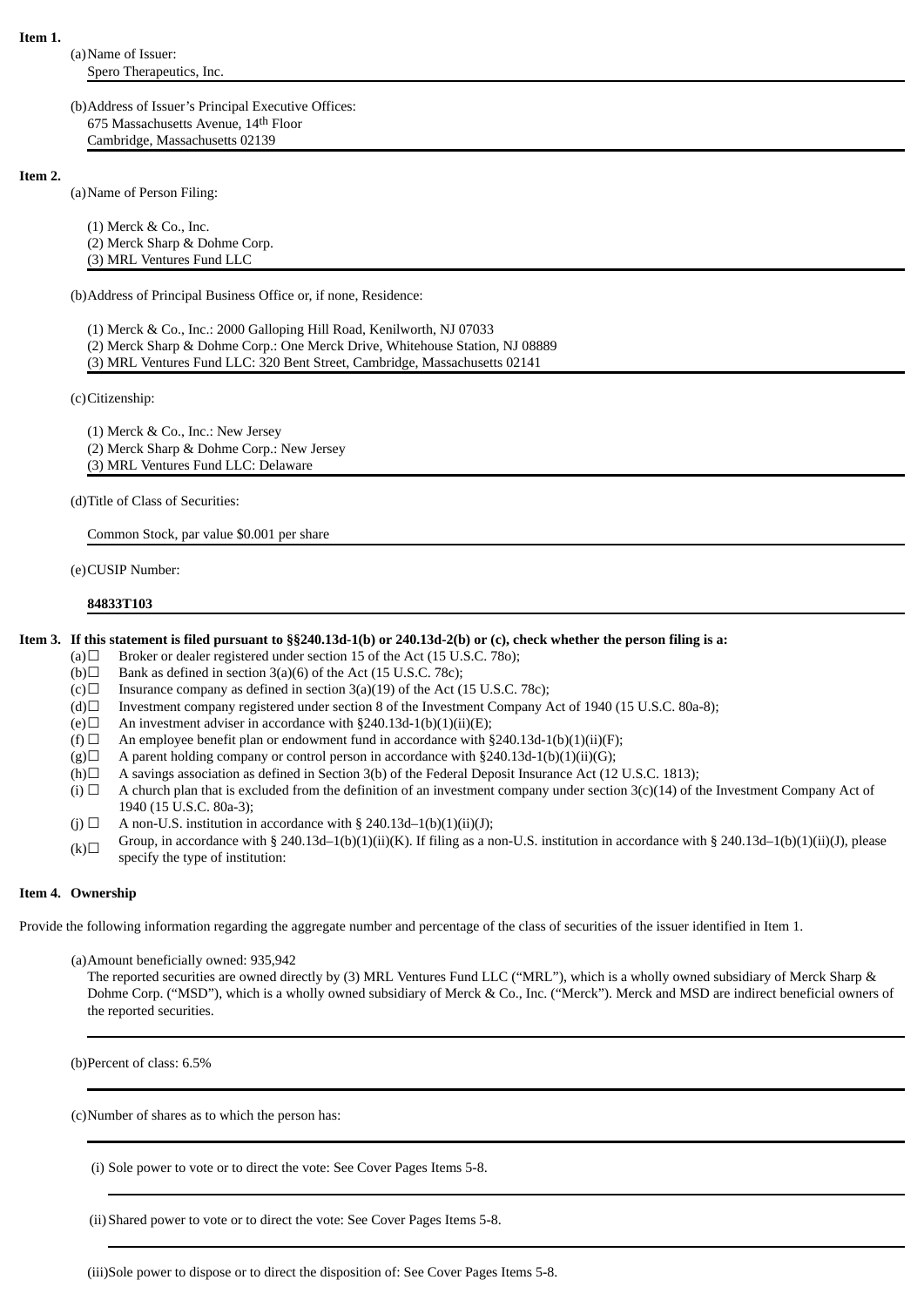(iv)Shared power to dispose or to direct the disposition of: See Cover Pages Items 5-8.

# **Item 5. Ownership of Five Percent or Less of a Class**

If this statement is being filed to report the fact that as of the date hereof the reporting person has ceased to be the beneficial owner of more than five percent of the class of securities, check the following.  $\Box$ 

#### **Item 6. Ownership of More than Five Percent on Behalf of Another Person**

Not applicable.

# Item 7. Identification and Classification of the Subsidiary Which Acquired the Security Being Reported on By the Parent Holding Company or **Control Person**

The reported securities are owned directly by MRL, which is a wholly owned subsidiary of MSD, which is a wholly owned subsidiary of Merck. Merck and MSD are indirect beneficial owners of the reported securities.

# **Item 8. Identification and Classification of Members of the Group**

Not applicable.

# **Item 9. Notice of Dissolution of Group**

Not applicable.

## **Item 10. Certifications**

By signing below, each of the undersigned certifies that, to the best of each such signatory's knowledge and belief, the securities referred to above were not acquired and are not held for the purpose of or with the effect of changing or influencing the control of the issuer of the securities and were not acquired and are not held in connection with or as a participant in any transaction having that purpose or effect.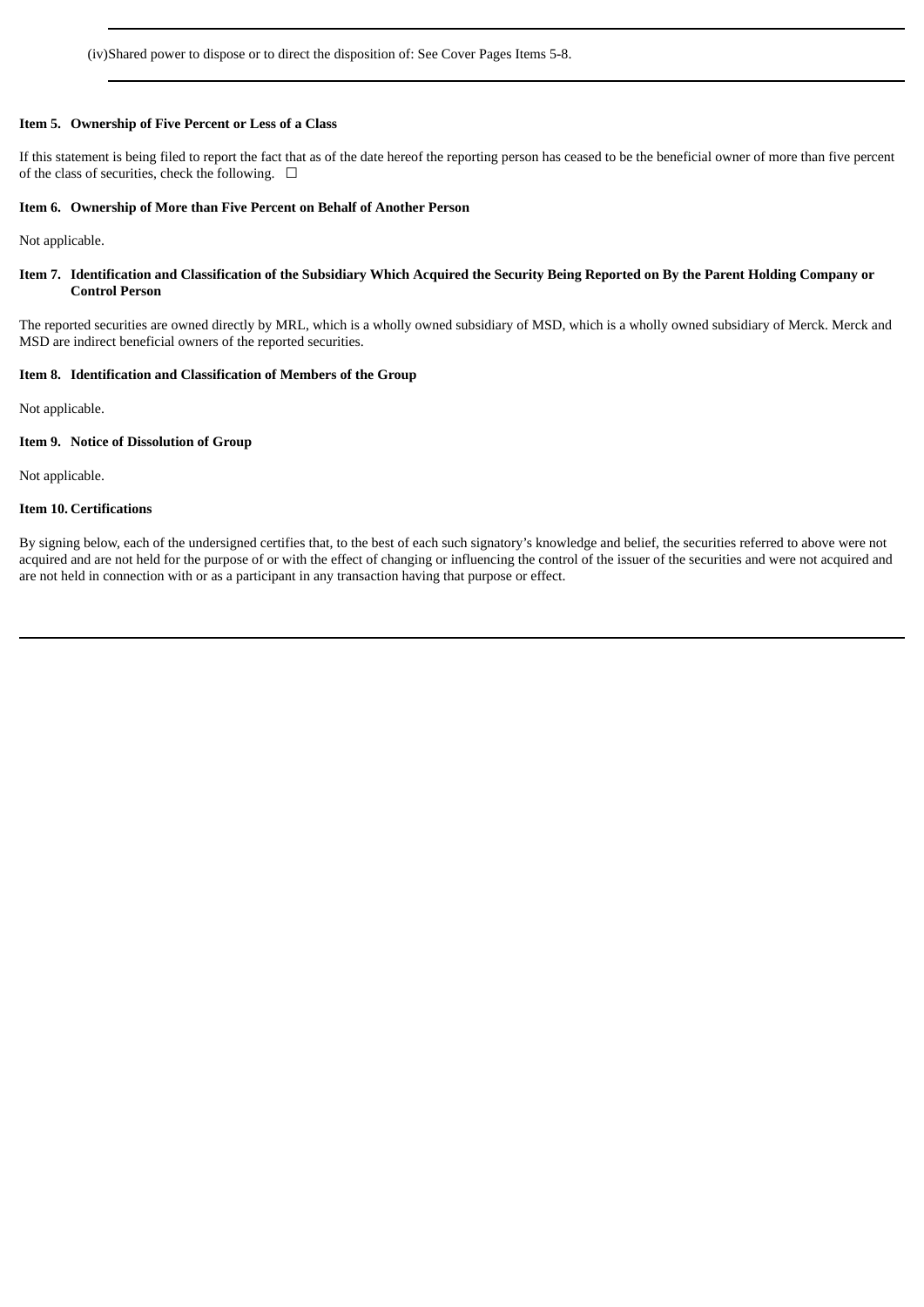# **Signatures**

After reasonable inquiry and to the best of the knowledge and belief of each of the undersigned, each of the undersigned certifies that the information set forth in this statement is true, complete and correct.

November 15, 2017

MERCK & CO., INC.

/s/ Katie Fedosz

Signature

Senior Assistant Secretary

Name/Title

MERCK SHARP & DOHME CORP.

/s/ Katie Fedosz

Signature

Assistant Secretary

Name/Title

MRL VENTURES FUND LLC By: MERCK SHARP & DOHME CORP., its managing member

/s/ Katie Fedosz

**Signature** 

Assistant Secretary

Name/Title

*Attention*: Intentional misstatements or omissions of fact constitute federal criminal violations (*see* 18 U.S.C. 1001).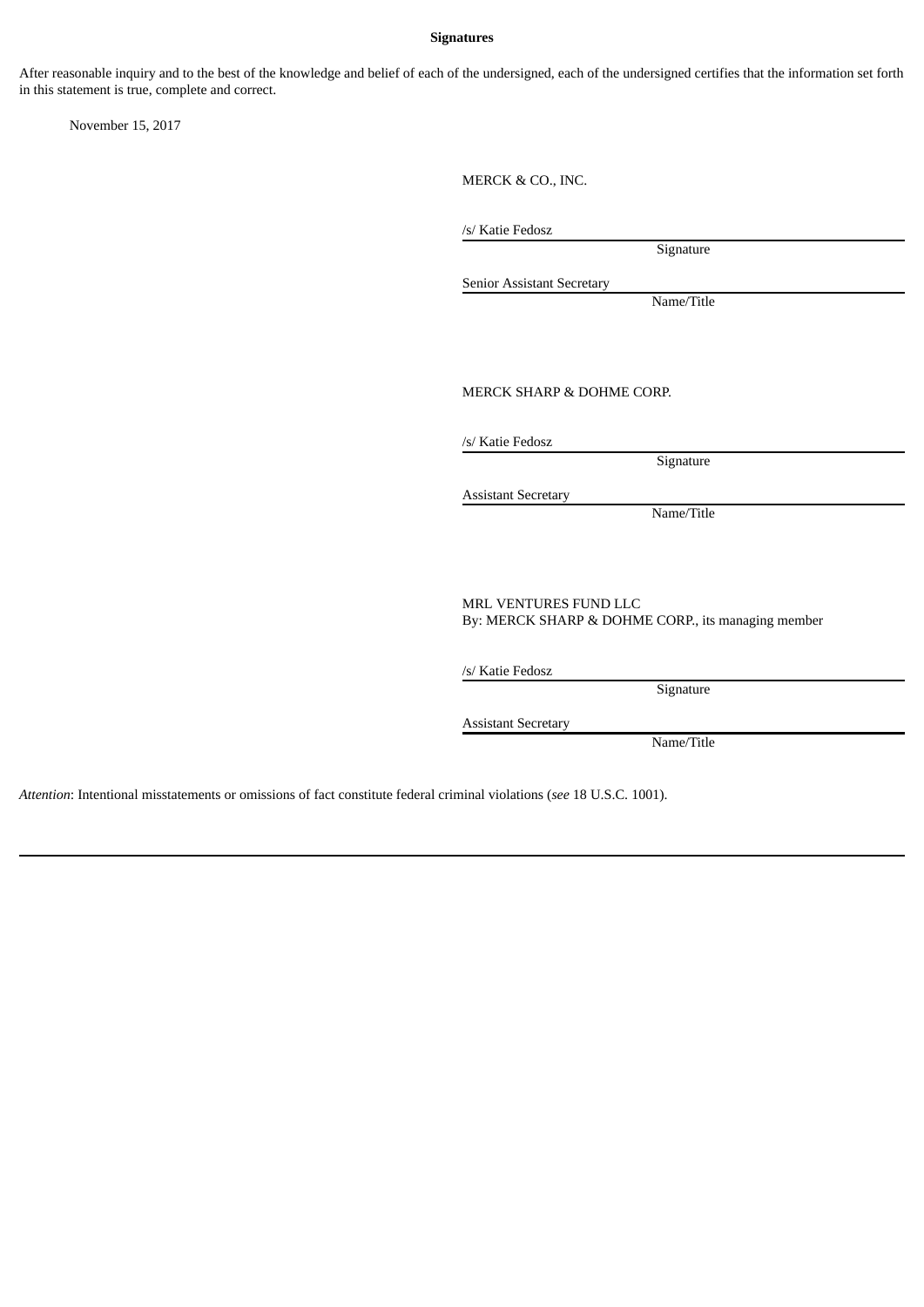# **EXHIBIT INDEX**

**Exhibit Description** 

**N o .**

9 9.1 **Joint Filing Agreement**